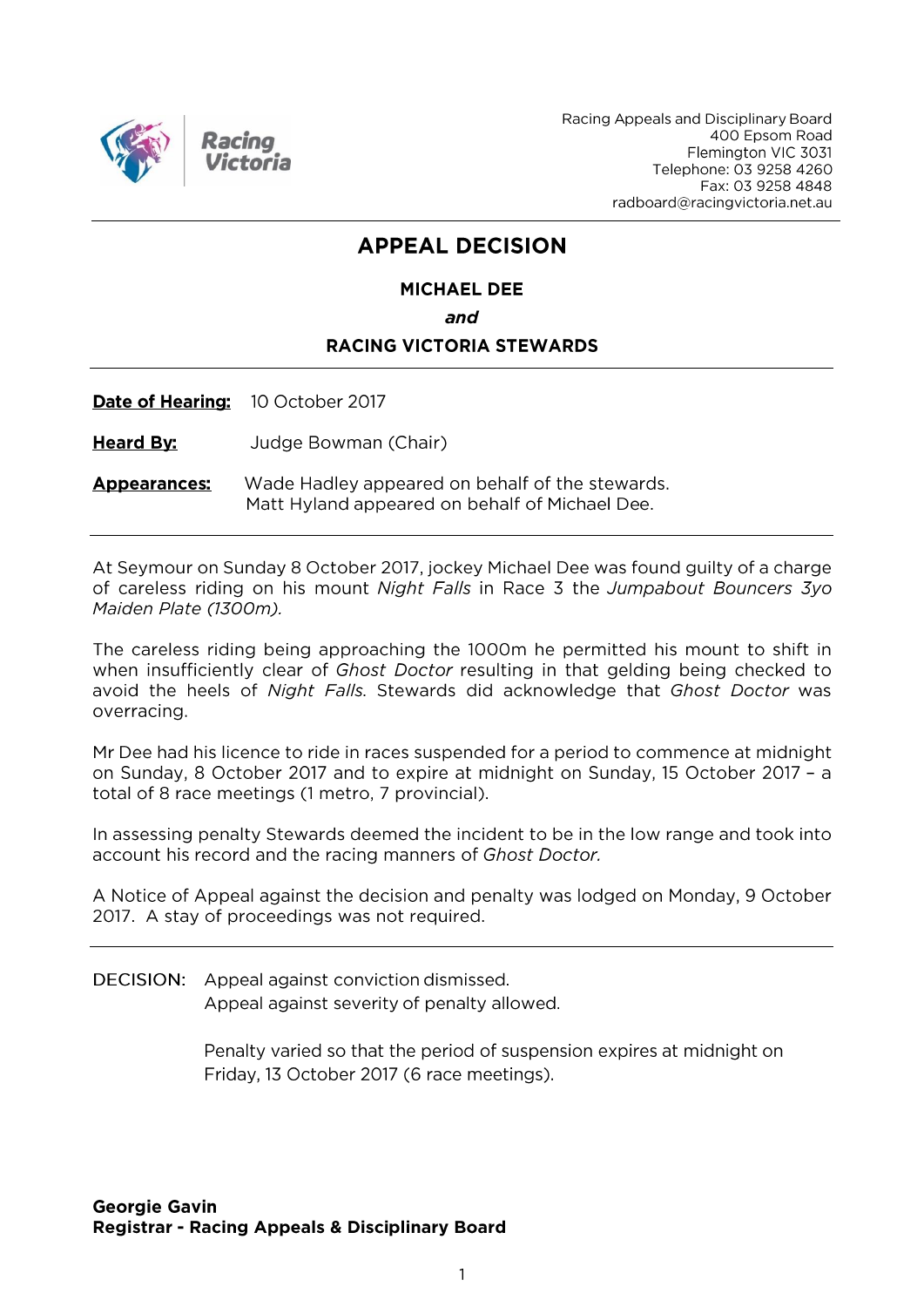# **TRANSCRIPT OF PROCEEDINGS**

#### **RACING APPEALS AND DISCIPLINARY BOARD**

\_\_\_\_\_\_\_\_\_\_\_\_\_\_\_\_\_\_\_\_\_\_\_\_\_\_\_\_\_\_\_\_\_\_\_\_\_\_\_\_\_\_\_\_\_\_\_\_\_\_\_\_\_\_\_\_\_\_\_\_\_\_\_

**HIS HONOUR JUDGE J. BOWMAN, Chairman**

### **EXTRACT OF PROCEEDINGS**

**DECISION**

**MICHAEL DEE**

**and** 

**RACING VICTORIA**

#### **RACING VICTORIA CENTRE, FLEMINGTON**

#### **TUESDAY, 10 OCTOBER 2017**

MR M. HYLAND appeared on behalf of Mr M. Dee

MR W. HADLEY appeared on behalf of the RVL Stewards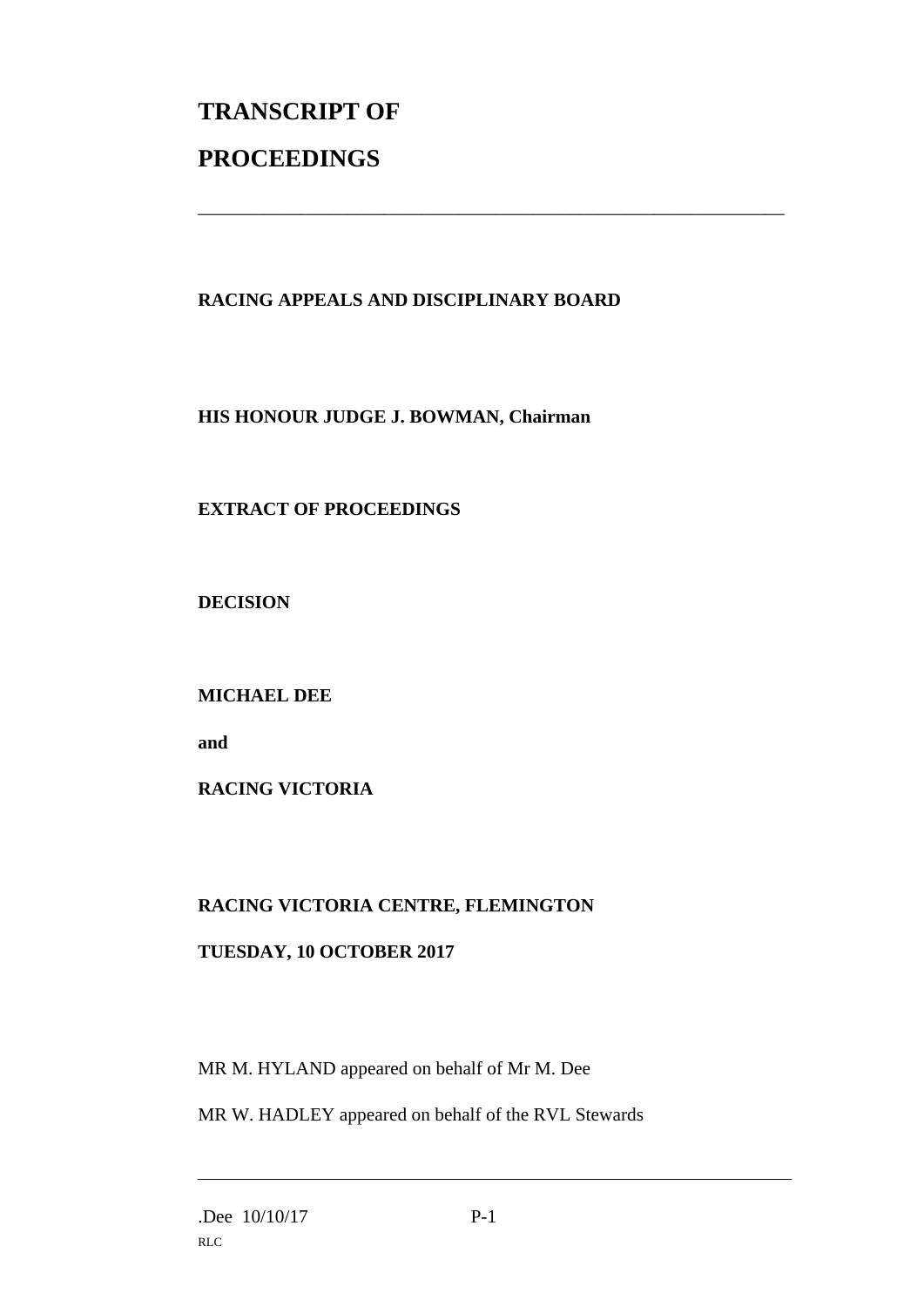CHAIRMAN: Mr Michael Dee, you were charged with careless riding in race 3 over 1300 metres at Seymour on 8 October last, in that near the 1000-metre mark, you permitted your mount, Night Falls, to shift in when not sufficiently clear of Ghost Doctor, ridden by Robert Beattie, causing that horse to be tightened and checked. The Stewards acknowledge that Ghost Doctor was overracing and took its racing manners into account. You were charged by the Stewards and you pleaded not guilty. The Stewards suspended you for eight meetings and you are appealing against both the conviction and the penalty imposed.

I have had several looks at the video. You drew on the immediate outside of Robert Beattie's mount, in barriers 6 and 7. I agree with Mr Hyland's submission that after the start and before the 1000-metre mark where the interference occurred, you had several looks to your inside where Mr Beattie's horse was racing. You were drawing clear of it and after the last look, you crossed onto Beattie's line. His horse may well have overreacted and overraced following its being restrained. As said, its racing manners were something that were taken into account by the Stewards.

However, the fact of the matter is that it appears to me that you did cross when not two lengths clear. Camera angles are not perfect, but they are not always bad, and it seems to me that you were not the required two lengths clear. There is no suggestion of any contact between the horses, but Robert Beattie did have to take hold as a result of your crossing. Taking all of that into account, it is my opinion that the charge of careless riding has been made out.